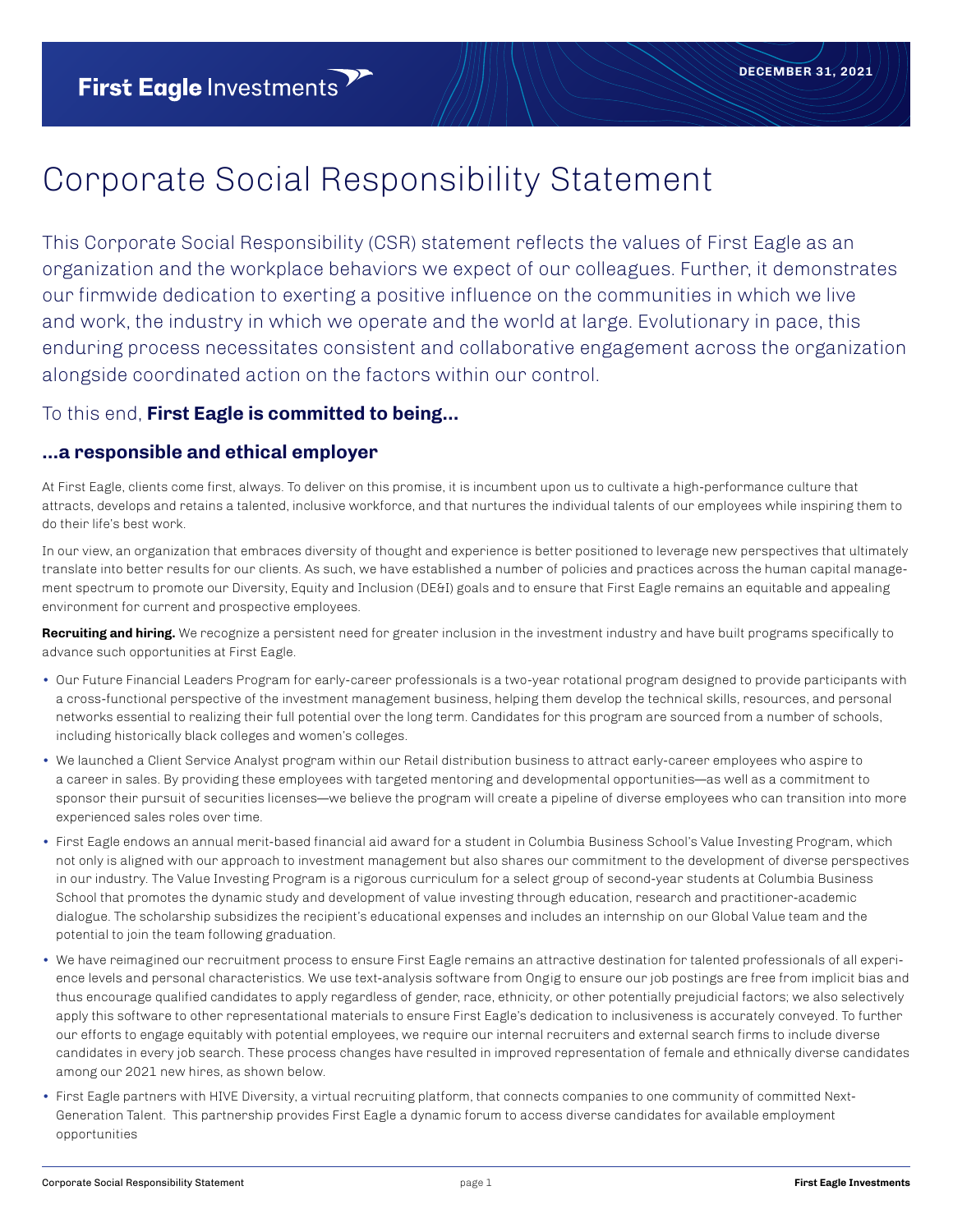#### **First Eagle Promotes Diverse Perspectives Among Our Employees**

New Hires – Full Year 2021

**58% of 2021 New Hires were Diverse**

# 32% 44% 0% 5% 10% 15% 20% 25% 30% 35% 40% 45% 50% Ethnically Diverse Women

**Professional development.** First Eagle believes ongoing investment in our people is essential to sustaining our high-performance culture. In addition to meeting the requirements mandated by the laws and regulations to which we are subject, we offer a variety of bespoke training programs and targeted financial support to promote our colleagues' professional development.

- To identify and develop the firm's next generation of leaders, First Eagle sponsors a customized leadership development program in partnership with Columbia Business School. A group of 25 high-performing employees is chosen biannually to participate in this rigorous 18-month program designed to provide them with the training and hands-on experience needed to better understand themselves, effectively influence and inspire others, and lead the organization.
- Our Education Assistance Program reimburses the expenses of employees enrolled in accredited degree programs, taking job- or industry-related courses, and pursuing professional certifications.
- We periodically host third-party experts to conduct interactive seminars for employees at all levels of the organization, covering topics such as conscious inclusion and creating a culture of respect. External providers also administer harassment and discrimination prevention training to educate our colleagues on their collective responsibility to promote equity at First Eagle.
- We encourage employees to attend industry events as speakers, panelists and participants in order to connect with their industry peers and to enhance their individual profiles and networks. We also support engagement in industry resource and affinity groups as another way for colleagues to expand their personal networks.

**Total health and well-being.** The firm's commitment to the physical, mental and emotional welfare of our colleagues—as formalized in our Guiding Principles—empowers them to be their authentic selves at work and positions them to forge stronger connections with their colleagues, to the benefit of all First Eagle stakeholders.

- First Eagle is committed to a work environment in which all individuals are treated with respect and dignity. We expect that all relationships in the workplace will be free from bias, prejudice and harassment. Violations of this code are subject to disciplinary actions.
- Open, bilateral communication is integral to the culture and success of First Eagle. Management Committee members maintain an informal open-door policy at all times and value the discussion that results. Employee viewpoints also are solicited through a number of more formal channels, including our monthly All-Hands Meetings hosted by CEO Mehdi Mahmud, our intranet site and ad hoc surveys on specific issues impacting employees (for example, employee sentiment around post-Covid back-to-work policies and protocols).
- Our Engagement and Inclusion Council (EIC) serves as a resource and advocate for diversity, equity and inclusion (DE&I) efforts by helping to ensure all individuals feel valued, heard and empowered. Comprised of employees at all levels of the organization, the EIC seeks to identify ideas for DE&I education and programs, partner with other firms to advance industry-wide efforts, engage with non-profit partners to improve financial literacy (especially among minorities), and solicit feedback on a range of issues pertaining to the employee experience through small-group conversations across the firm. The EIC represents these viewpoints before the Management Committee and partners with Human Resources to identify and execute initiatives across our DE&I goals.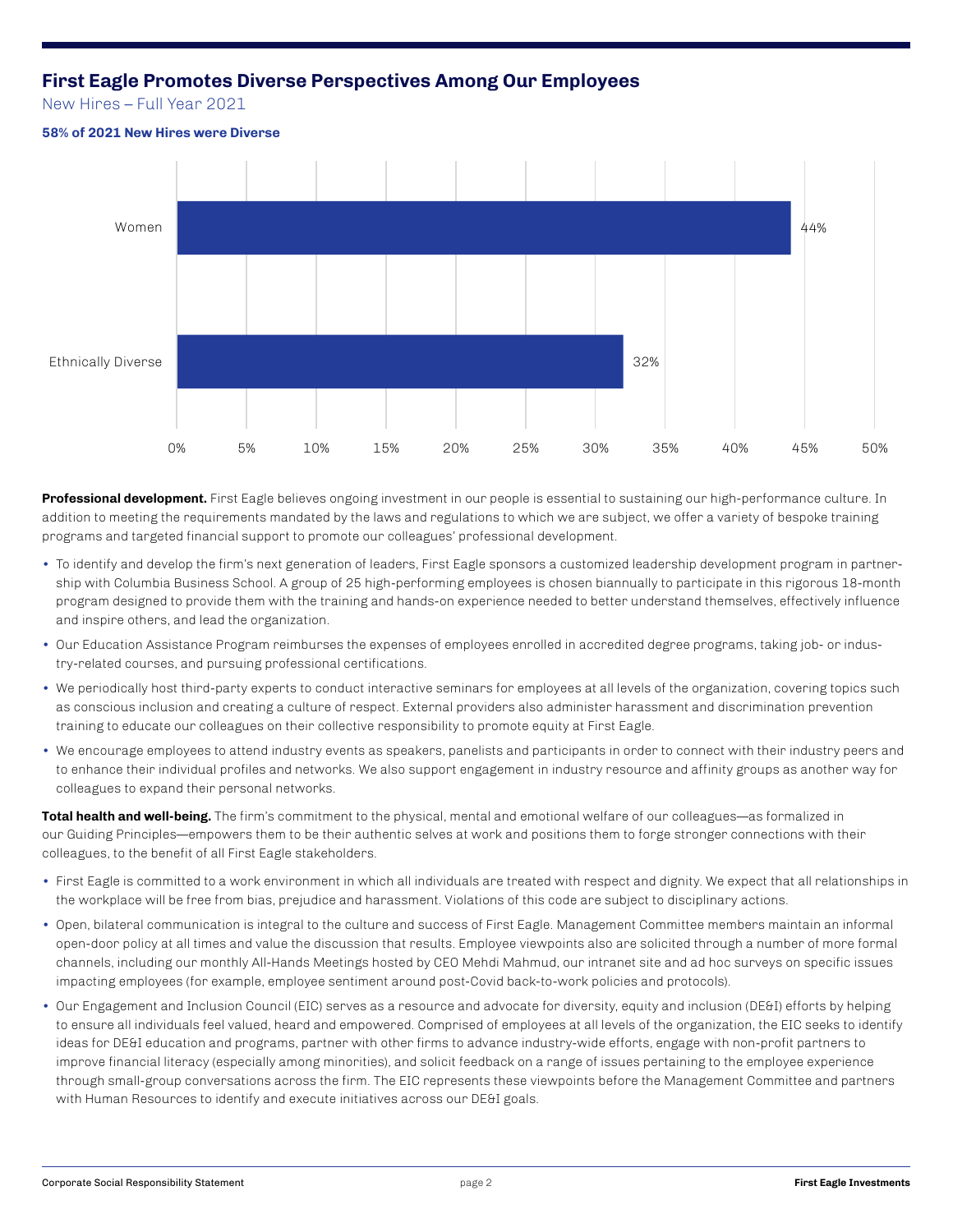- First Eagle offers a comprehensive benefits package that we believe is among the best in our industry. While this includes standard benefits typical of competitive employers, our commitment to employee's total health and well-being extends beyond generous insurance subsidies and substantial paid time off.
	- The First Eagle benefit program has been carefully designed to offer tools and resources that help support the mental wellness of our colleagues and their families. In addition to the ongoing support available through the program, we took a number of specific measures in response to the unique challenges presented by the Covid-19 pandemic. We regularly brought in medical experts to provide employees with information about the virus. We also introduced programs to help alleviate the stress of the challenging working and personal environments that arose from the pandemic, hosting outside speakers on topics ranging from remote-working best practices to mental conditioning and resiliency.
	- Our Wellness Challenges promote physical and mental health while building camaraderie among colleagues across the organization. Top-performing teams are provided with a cash gift to be directed to the charity of their choice. In addition, we offer colleagues a 50% reimbursement (up to \$600 annually) toward a variety of gym and fitness memberships, equipment and digital applications.
	- Recognizing the importance of a healthy work/life balance, First Eagle has a generous paid time-off policy that includes vacation and unlimited sick days, volunteering and personal wellness days, floating holidays, bereavement leave, and parental and family member caregiver leave.
	- We improved our backup care program by offering employees this service for up to 10 days annually, providing our colleagues easy access to high-quality caregivers when faced with an unexpected disruption to their regular accommodations for children or other dependents. We also enhanced our employee assistance program by including resources for elder care and support during the pandemic.
	- We have partnered with Morgan Stanley to offer a Financial Wellness Program. Through complimentary financial planning consultations, live webinars and a customized digital presence, the program helps our colleagues assess their current financial picture and offers guidance around vital topics like college savings, retirement, Medicare and Social Security, and others.

#### **…a proponent of giving and good works**

Through the First Eagle Investments Foundation, First Eagle promotes a spirit of philanthropic engagement from the top down by seeking ways to improve ourselves as individuals while positively impacting the community.

- The Foundation was established in 2012 to institutionalize First Eagle's longstanding charitable efforts and designed to support three primary activities: direct monetary support for a range of charitable causes and academic pursuits; collaborative, ongoing partnerships with a small number of nonprofit organizations; and creative approaches to amplifying the philanthropic engagement of our colleagues. Since 2012, the Foundation has donated more than \$8 million to organizations and causes identified as important to First Eagle employees and to the communities in which we live, work and invest.
- In conjunction with the Foundation's Board, the Advisory Council helps steer the company's charitable giving, deepen our philanthropic relationships and plan volunteering initiatives for First Eagle employees. Both the Board and Advisory Council are comprised of First Eagle colleagues. As shown below, our grantmaking is focused in five key areas: Arts & Culture, Community Development, Education, Environment and Healthcare.

#### **Since 2012, the FEI Foundation Has Donated Approximately \$8.4 Million**



| Memorial Sloan Kettering Cancer Center            |
|---------------------------------------------------|
| Prep for Prep                                     |
| <b>New York Cares</b>                             |
| The Posse Foundation                              |
| SeriousFun Children's Network                     |
| <b>Mount Sinai West</b>                           |
| <b>City Harvest</b>                               |
| iMentor                                           |
| Trustees of Columbia University                   |
| Make-a-Wish Foundation of Metro NY and Western NY |
| <b>American Cancer Society</b>                    |
| Museum of Modern Art                              |
| Lincoln Center for the Performing Arts            |
| <b>American Museum of Natural History</b>         |
| The Metropolitan Museum of Art                    |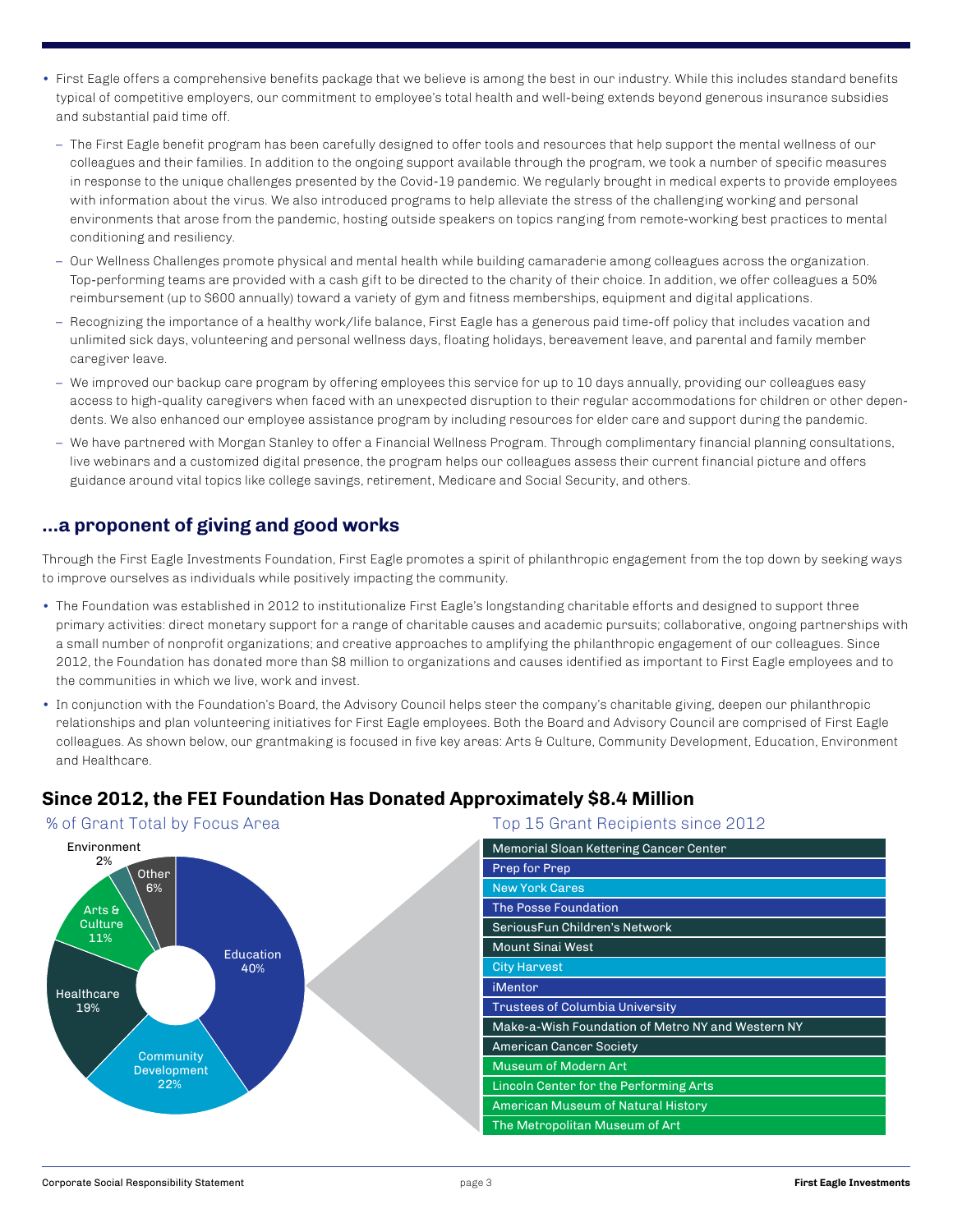- While much of our direct monetary support goes toward the general obligations of charities, we also leverage the foundation to promote more targeted outcomes. For example:
	- We provide an annual grant to support postdoctoral fellowships at Memorial Sloan Kettering.
	- Over time, we have also looked to provide significant assistance to communities at times of acute need, especially those in which we invest or operate. In 2011, for example, we participated in the Harvard Humanitarian Initiative's efforts to assist Japan in the aftermath of the devastating tsunami. Similarly, we acted during Hurricane Sandy by organizing a volunteering effort to help New Yorkers in need and contributed to New York Cares. In 2017, we contributed to Team Rubicon and Donors Choose as these nonprofits sought to provide relief to those impacted by the Texas and Florida floods. Finally, in 2020, we gave to several Covid-19-related relief efforts including Feeding America, City Harvest and Mount Sinai.
- Our collaborative partnerships are intended to promote engaged relationships between a small group of organizations and our First Eagle colleagues.
	- In 2021, we established partnerships with five nonprofits focused on improving financial literacy in the US, particularly among minority groups: Budget Buddies, Counsel for Economic Education, Economic Awareness Council, Working in the Support of Education (WISE), and Girls Who Invest.
- Our Matching Gift Program seeks to amplify the charitable activities of our colleagues while better aligning the Foundation's priorities with theirs, achieving greater total impact in the process. In 2021, \$1 out of every \$5 committed by the Foundation was directed by First Eagle employees, and grant activity was tightly linked to employee-directed giving.
	- The Foundation awards up to \$5,000 annually to the charitable organizations of our colleagues' choice, and our program includes a number of differentiating features designed to broaden our philanthropic impact.
		- ⟩ The Foundation doubles its match on the first \$2,500 donated by each employee annually to boost the impact of colleagues with lower charitable giving budgets.
		- ⟩ The Foundation provides cash considerations to charities at which our colleagues volunteer their time; these "good citizenship hours" raise funds at a rate of \$50 per hour up to a maximum of \$2,000.
		- ⟩ The Foundation formally considers matching full or partial donations made through fundraising campaigns organized by our employees. Cycle for Survival, which seeks to raise funds to support the research of rare cancers at Memorial Sloan Kettering Hospital, is one example of this match.
		- ⟩ We recently introduced monetary-equivalent gifts in which the Foundation will match the monetary value of physical items—coats or canned food, for example—donated by our employees.

### **\$1 out of every \$5 Given to Charity by the FEI Foundation Was Directed by Employees...**

Full-Year 2021 Giving by Program Type